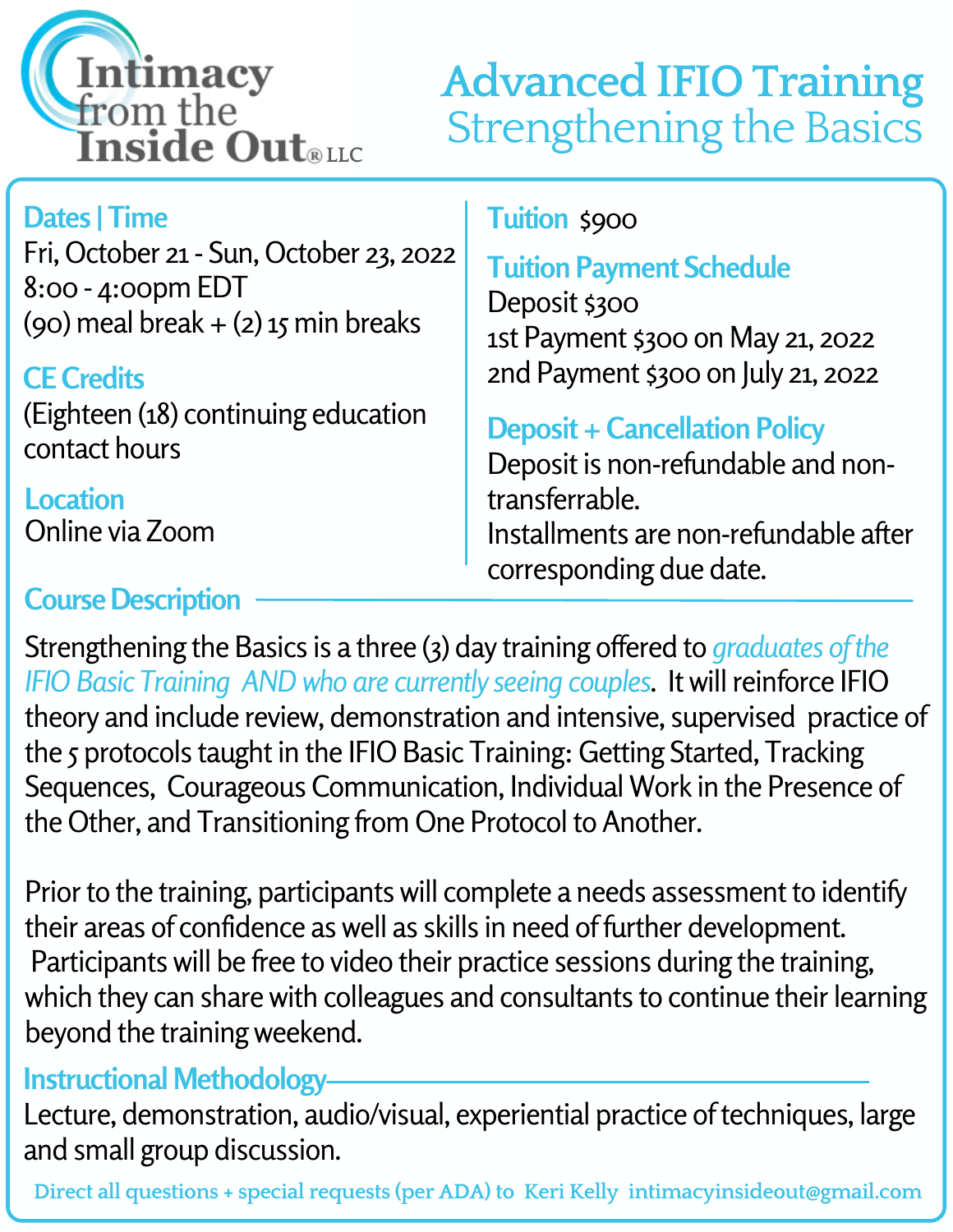

## **Advanced IFIO Training** Strengthening the Basics

#### **Application Process**

- To apply for a spot in the training, complete application located [here](https://docs.google.com/forms/d/e/1FAIpQLScn95ridixcHFB4sGoTtbhscSqnwDdTTMoVgC1OK1sg5ibPuA/viewform) or locate on our website [www.toniherbineblank.com](https://www.toniherbineblank.com/)
- You will receive an email with your application status 2 weeks after submission of your application.
- A \$300 non-refundable deposit will be due within (1) week of acceptance to secure your spot.
- If not accepted, your name will be put on a waiting list + you will be contacted when/if a spot opens up.

#### **IFIO Scholarships**

We offer partial Training Scholarships centered on BIPOC therapists, people in marginalized communities, or those who work with marginalized clients. Click here to **[apply](https://docs.google.com/forms/d/e/1FAIpQLSd3hXLzqXnE6AOW4121XkW2TkHsVOmjRiFednaohpBZ1oiWaQ/viewform)**.

### **IFIO Lead Trainers**

**AnnDrouilhet LICSW, LMFT (she/her)** is an IFS Certified Therapist. Ann has a private practice in Framingham, MA where she works with couples, families and individuals. She has been practicing, supervising and teaching IFIO since 2010. She specializes in treating couples struggling with betrayal, addiction and ADHD. Ann is also an Approved Supervisor for the AAMFT.





**Robin Warsh, MSW (she/her)** has had a clinical practice in Boston, MA for thirty years and has been an Associate Professor at Boston College School of Social Work since 1992. She is a Certified IFS Therapist, completed her IFIO training in 2010 and has been an IFIO trainer since 2013. Her clinical practice is focused on helping individuals and couples heal from the legacy of early complex trauma. To her beautiful grandchildren, she is known as "Mimi."